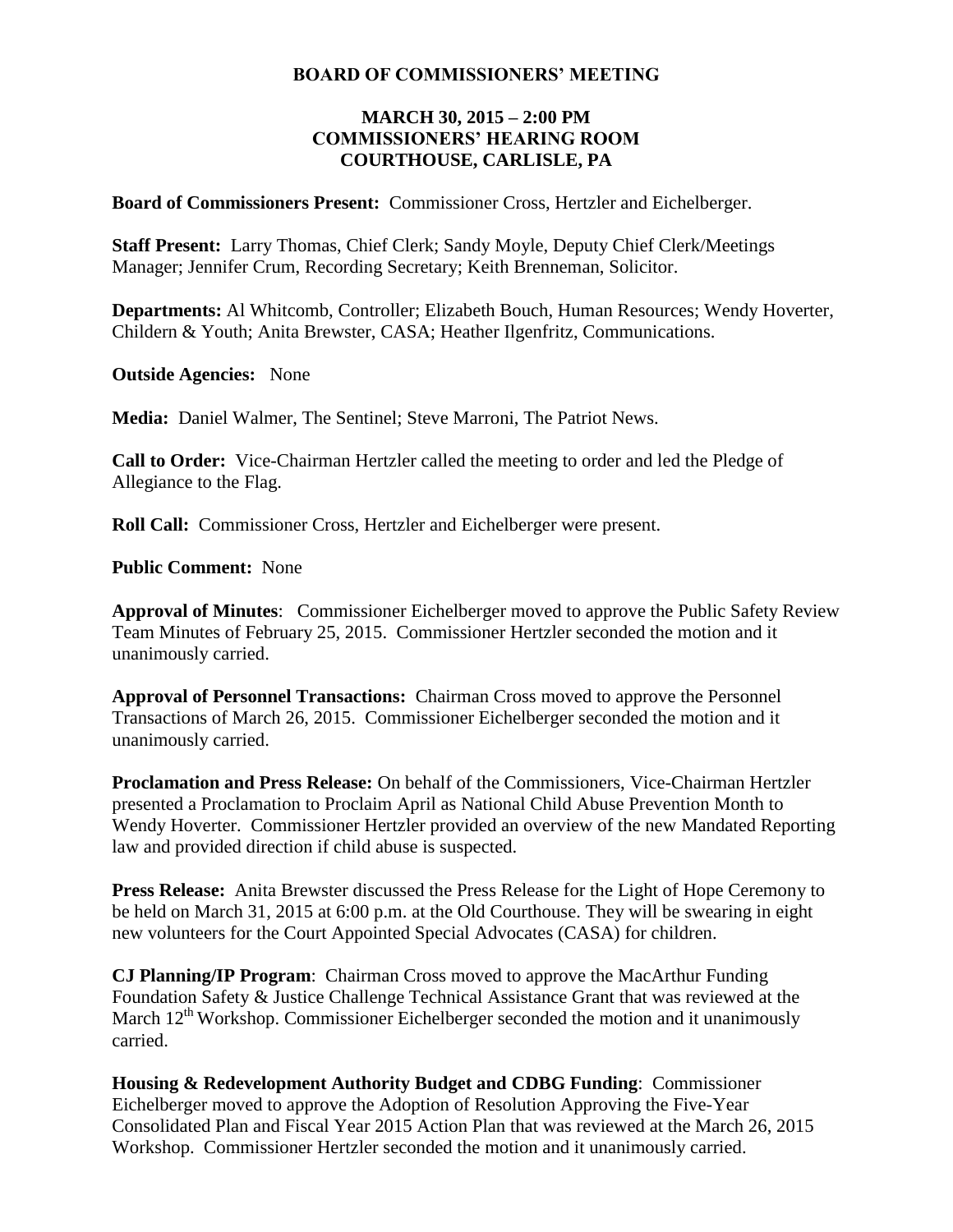**Voluntary Separation Plan:** Commissioner Eichelberger moved to approve the Cumberland County's 2nd Employee Voluntary Separation Incentive Benefit Plan for Specific Former Ineligibles that was reviewed at the March 26, 2015 Workshop. Chairman Cross seconded the motion and it unanimously carried.

**Resolution 2015-6:** Chairman Cross moved to approve Resolution Number 2015-6 Re: Budget Adjustments that was reviewed at the March 26, 2015 Workshop. Commissioner Eichelberger seconded the motion and it unanimously carried.

**Contracts/Grants**: — Chairman Cross moved to approve the following contracts and Grants that were reviewed at the March 26, 2015 Workshop. Commissioner Eichelberger seconded the motion and it unanimously carried.

## a. **Aging & Community Services Agreement**

- Central Pennsylvania Food Bank Amendment
- b. **Children and Youth Services Agreements**
	- Diakon Child, Family and Community Ministries
	- Language Services Associates, Inc. Interpretalk
	- Children's Resource Center of Pinnacle Health Hospitals
	- George Junior Republic in Pennsylvania Addendum
- c. **Claremont Nursing and Rehab Center Agreements**
	- Submission of Grant Application for Music Therapy Program EGrant
	- Heartland Home Health Care & Hospice
	- $\bullet$  Heartland Home Health Care & Hospice Continuation
	- Credit Application for iHeart Media
	- Update to Notice of Nondiscrimination Policy
- d. **ERP Department Agreement**
	- RPI Consultants, LLC
- e. **Facilities Management Agreement**
	- Shuler & Shuler Addendum to Lease for DJ Beckley's Office
- f. **Human Resources Agreement**
	- Federal Management Partners, Inc. Addendum
- g. **MH/IDD Agreements**
	- FY 2014-2015 Early Intervention Agreements
		- $\triangleright$  Aspirations LLC
		- Invo HealthCare Associates LLC
		- Jena Vander Velden, MSPT
		- Jennifer Snyder, MPT
		- > Joanne Peters, MS, OTR/L
		- $\triangleright$  Kimberly Snowden, MS CCC-SLP
		- Merle J. Crawford, MS, OTR/L, LLC
		- Nicole Custer, OTR/L
		- PinnacleHealth Hospitals, Infant Development Program
		- Shannon Sweeney, PT
		- $\triangleright$  Sovia Therapy LLC
		- United Cerebral Palsy of Central PA Inc.

# h. **Planning Grants & Agreement**

- Land Partnership Grants
	- $\triangleright$  Hampden Township
	- Upper Allen Township
	- $\triangleright$  Cumberland Valley Rails to Trails Council
	- $\triangleright$  Shippensburg Borough
	- West Pennsboro Township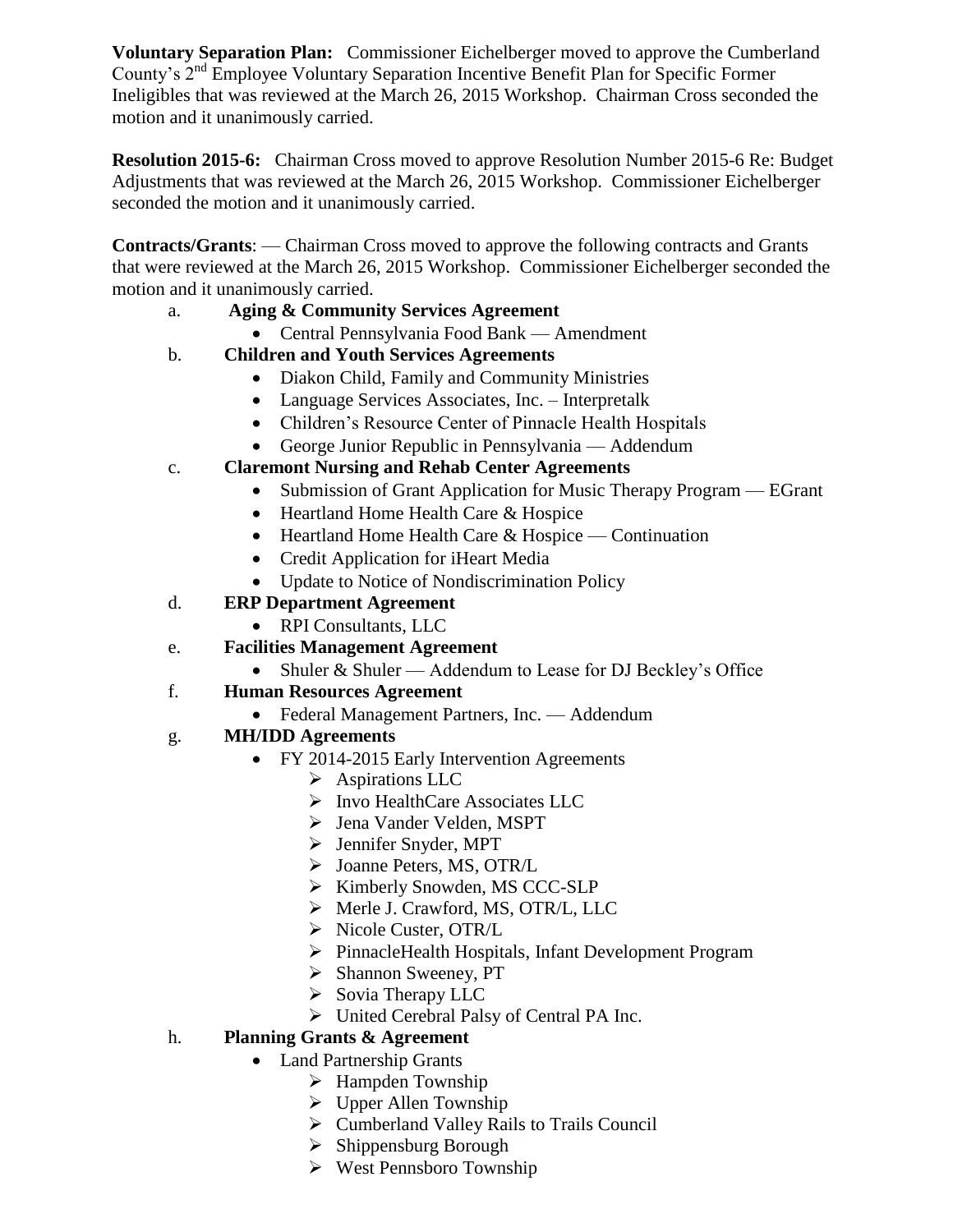- HRG Change Directive No.1 Clearwater Construction Addendum
- i. **Public Safety Agreement**
	- Archonix
- j. **Transportation Agreement**
	- NHS Pennsylvania

**Approval of Capital Project Requests**: — Reviewed at the March 26, 2015 Workshop

- a. IMTO LogRhythm Requesting the Purchase of a Log Server Commissioner Eichelberger moved to approve the LogRhythm Capital Project. Chairman Cross seconded the motion and it unanimously carried.
- b. IMTO Computer Life-cycle 2015 Chairman Cross moved to approve the Computer Life-cycle Capital Project. Commissioner Eichelberger seconded the motion and it unanimously carried.

**Approval of Bid Awards** — Reviewed at the March 26, 2015 Workshop

- Chairman Cross moved to approve awarding the Contract to **Elite Plumbing and Heating & AC** for the Removal and Installation of Two Rooftops Units – Cumberland County Human Services Building in the amount of \$19,479.00. Commissioner Eichelberger seconded the motion and it unanimously carried.
- Commissioner Eichelberger moved to approve awarding the Contract to **Old Glory Contracting** for the Removal of Roof Shingles and Installation of New Roof – Cumberland County Allen Road Service Center Building in the amount of \$62,050.00. Chairman Cross seconded the motion and it unanimously carried.
- Chairman Cross moved to approve awarding the Contract to **Old Glory Contracting** for the Removal of Roof Shingles and Installation of New Roof – Human Services Building in the amount of \$84,571.00. Commissioner Eichelberger seconded the motion and it unanimously carried.
- Commissioner Eichelberger moved to approve awarding the Contract **JB Roofing LLC** for the Removal of Roof Shingles and Installation of New Roof – Aging and Community Services Buildings in the amount of \$24,445.00. Chairman Cross seconded the motion and it unanimously carried.

**Gallagher's Compensation Plan Timeline**: (see attached) Elizabeth Bouch reviewed the timeline with Gallagher and the Departments. June  $4<sup>th</sup>$  2015 is the target date for approval by the Board of Commissioners.

Chairman Cross moved to approve the Professional Services with Affinity for Division of Labor for Management Services for CNRC with discussion. Commissioner Eichelberger seconded the motion. Chairman Cross asked for clarification on the length of the contract and the contract amount. Solicitor Brennenman stated it is for one year in the amount of \$2,500/month / \$8,400/Quarter for strategic financial planning and reporting with scenarios of 1, 3, and 5 years for CNRC, Rehab Center and Heritage Harbor. The vote unanimously carried.

Chairman Cross moved to approve the Professional Services with Premier for Division of Labor for Management Services for CNRC with discussion. Commissioner Eichelberger seconded the motion. Solicitor Brenneman stated the contract is for 6 months with the option to extend an additional 6 months. Chairman Cross asked if they provide a license. Chief Clerk Thomas stated yes, licensing and recruitment of an Administrator, Managerial and Mock Survey support.

### **General Disbursements Transfer Authorizations**:

| a. $03/16/15$ | \$523,288.50   |
|---------------|----------------|
| b. $03/16/15$ | \$2,123,257.76 |